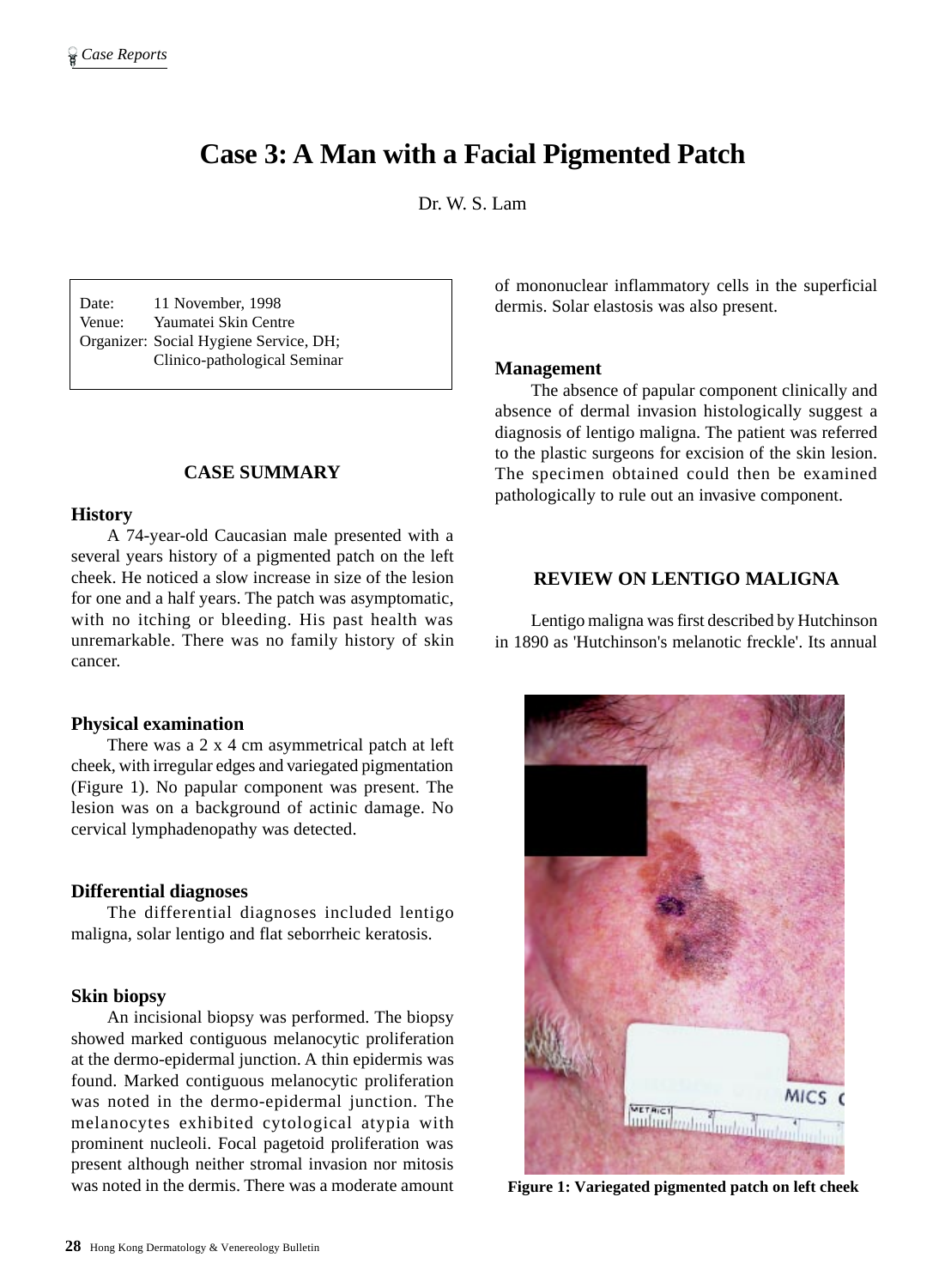incidence is 1.3:100,000 in Australia. According to the literature, the lentigo maligna subtype represents 4 to 15% of all malignant melanomas. Long-term cumulative ultraviolet radiation remains the most widely accepted risk factor.1

## **Clinical features**

Lentigo maligna predominantly affects Caucasian persons. Most patients are older than 40 years of age, with a peak onset in the 7th to 8th decades of life. It occurs mainly on sun-exposed areas of the head and neck, especially on the cheeks. It usually presents as an ill-defined pigmented patch with variation in colour. The patient often gives a history of slow, gradual enlargement of the lesion. It usually occurs on a background of actinic damage and solar lentigines.<sup>1</sup>

However about 21 cases of amelanotic lentigo maligna have been reported, and 11 affect the face.<sup>2</sup> They usually appear as depigmented or erythematous lesions and are difficult to diagnose clinically. Differential diagnoses include Paget's disease, superficial basal cell carcinoma, Bowen's disease and actinic keratosis. Histological examination is therefore essential. Agenesis of melanosomes or abnormal melanogenesis in melanocytes are possible aetiologies.2

# **Histopathology**

Typical histological features<sup>1</sup> include:

- 1. epidermal atrophy and effacement of the rete ridges
- 2. atypical melanocytes along the basal layer, in solitary units and small nests
- 3. periadnexal extension of atypical melanocytes
- 4. multinucleated melanocytes
- 5. dermal infiltrate of lymphocytes and melanophages
- 6. solar elastosis

Immunohistochemical techniques are sometimes helpful. HMB-45 monoclonal antibody can distinguish lentigo maligna from pigmented actinic keratosis in difficult cases. HMB-45 stain delineates the boundary of lentigo maligna histopathologically, enabling the pathologist to decide if lesion has been completely excised with clear margins. Also it can highlight an invasive dermal component which indicates vertical growth, signifying lentigo maligna melanoma. HMB-45 is quite specific for malignant melanoma although not 100% certain. It can also stain some junctional nevi,

junctional components of compound nevi, most dysplastic and Spitz nevi. On the other hand it does not stain desmoplastic melanoma.<sup>1</sup>

## **Prognosis**

There is no longitudinal, prospective study on progression to lentigo maligna melanoma from lentigo maligna. The estimated lifetime risk of lentigo maligna melanoma (LMM) is 5%. If nodule formation occurs, the lesion is likely to have entered the invasive phase. If lentigo maligna melanoma is diagnosed, the prognosis is the same as other types of melanoma i.e. dependent on tumour thickness.<sup>1</sup>

# **Management**

## **A) Surgical Excision**

## *1) Conventional Surgery*

Complete excision offers the greatest likelihood of cure. A 91% cure rate and a recurrence rate of 9% are estimated for conventional surgery.<sup>1</sup> The margin rule [0.5cm for melanoma-in-situ, 1cm for thin melanoma <1mm]3 cannot be easily applied to lentigo maligna although Wood's light can be used to highlight the clinical border.

# *2) Mohs Micrographic Surgery*

The potential benefits of tissue conservation and higher cure rate of Mohs surgery need to be balanced against the difficulty in interpreting frozen sections. One modification is to perform serial en-face frozen sections till negative margins are seen, followed by rush permanent sections to confirm, plus adjunctive immunoperoxidase staining HMB-45.4 Cohen reported a 97% cure rate in 45 patients with a median follow-up of 58 months.<sup>5</sup>

Another modification known as the 'Square' procedure was proposed by Johnson.6 A surgical margin of 0.5-1 cm in geometric configuration with angled corners of the lines, in the form of a square or rectangle is marked (1 of figure 2). A peripheral strip of tissue (2- 4mm wide) is removed by a two-bladed knife down to fat tissue, for vertical permanent section (2 of figure 2). Then further excision of margin(s) is made till all margins are clear of tumour cells (3, 4 of figure 2). The central island of skin is excised and reconstruction of the defect undertaken.<sup>6</sup>